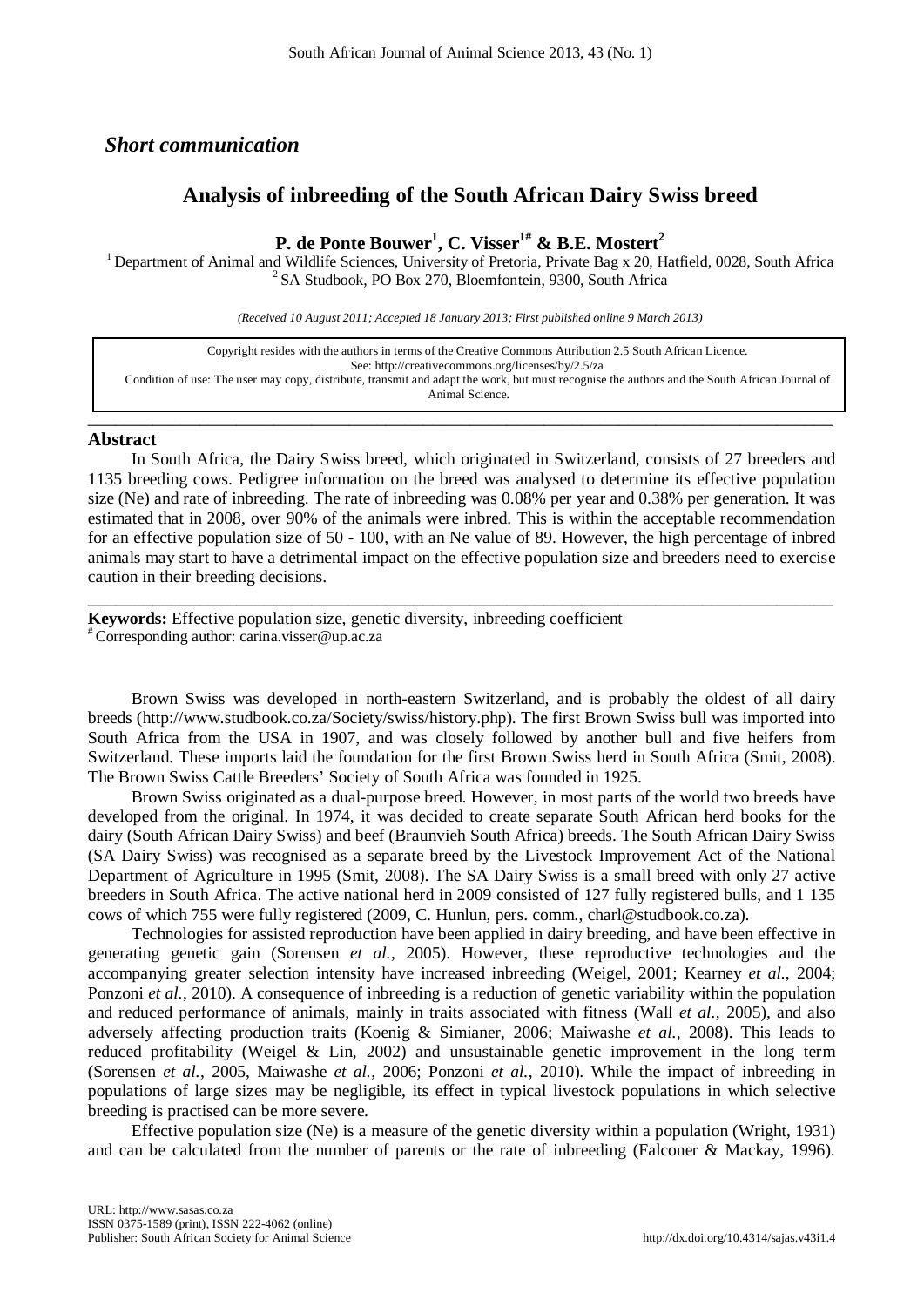According to Boichard *et al.* (1997), Ne is a powerful tool for predicting the change in genetic variability over a long period, when the inbreeding increase fully reflects the number and choice of breeding animals in the previous generations. In animal breeding, the recommendation is to maintain an Ne of at least 50 to 100 (Meuwissen, 1999; Sorensen *et al.*, 2005). Therefore, monitoring effective population size (Ne) and possible control of resultant inbreeding may be crucial to implementing genetic improvement programmes (Ponzoni *et al*., 2010). The SA Dairy Swiss had not been analysed in the past for its effective population size or its inbreeding status. The aim of this study is therefore to give an overview of its effective population size and inbreeding status.

Pedigree data were downloaded from the INTERGIS (Integrated Registration and Genetic Information System of South Africa) for the SA Dairy Swiss breed. Over the eighty-one years from 1928 to 2009 the SA Dairy Swiss pedigree database comprised 38 024 animals: 26 731 cows and 11 293 bulls. As pedigree information of foreign animals is rather incomplete on the INTERGIS, the INTERBULL database as well as the Canadian Dairy Network (www.cdn.ca) was used to retrieve and validate pedigree information of imported animals. All pedigree information was included in the analysis. However, since the SA Dairy Swiss received its own herd book in 1974, only the results from 1974 to 2008 are presented. The base population, which is defined as all animals with unknown parents, consisted of  $7\,622$  animals.

Editing the data included checking the integrity of the pedigree for completeness and accuracy. Duplicated records of foreign animals were eliminated, and unknown parents of foreign animals in the pedigree database were added. Because the pedigree information of the imported animals was incomplete, tracing them back resulted in more records in the final dataset than the SA Dairy Swiss pedigree database. Thus, a total of 40 141 records were available for analyses. Inbreeding coefficients for all animals of the population were calculated with Poprep [\(www.popreport.tzv.fal.de\)](http://www.popreport.tzv.fal.de/) (Groeneveld *et al.*, 2009). An inbred animal was defined as any animal with an inbreeding coefficient greater than zero. The level of inbreeding of the population per year was calculated by averaging inbreeding coefficients by year of birth.

The rate of inbreeding per generation (∆F) was calculated as follows (Falconer & Mackay, 1996):

$$
\Delta F = (F_t - F_{t-1}) / (1 - F_{t-1})
$$
\n[1]

where  $F_t$  and  $F_{t-1}$  are the average inbreeding of offspring and their parents, respectively.

The effective population size (Ne) was calculated according to Falconer & Mackay (1996):

$$
Ne = 1/2\Delta F
$$
 [2]

An estimate of an individual's inbreeding coefficient depends on the extent to which its ancestry is known. The more complete the knowledge of an individual's ancestry is, the more reliable its estimate of the inbreeding coefficient relative to the defined base population (Boichard *et al.*, 1997; VanRaden, 2005; Groeneveld *et al.*, 2009, Van der Westhuizen, 2009). The number of animals with unknown parents per year (thus base animals), is depicted in Figure 1.



**Figure 1** Number of animals with unknown parents per year.

$$
\lfloor 2 \rfloor
$$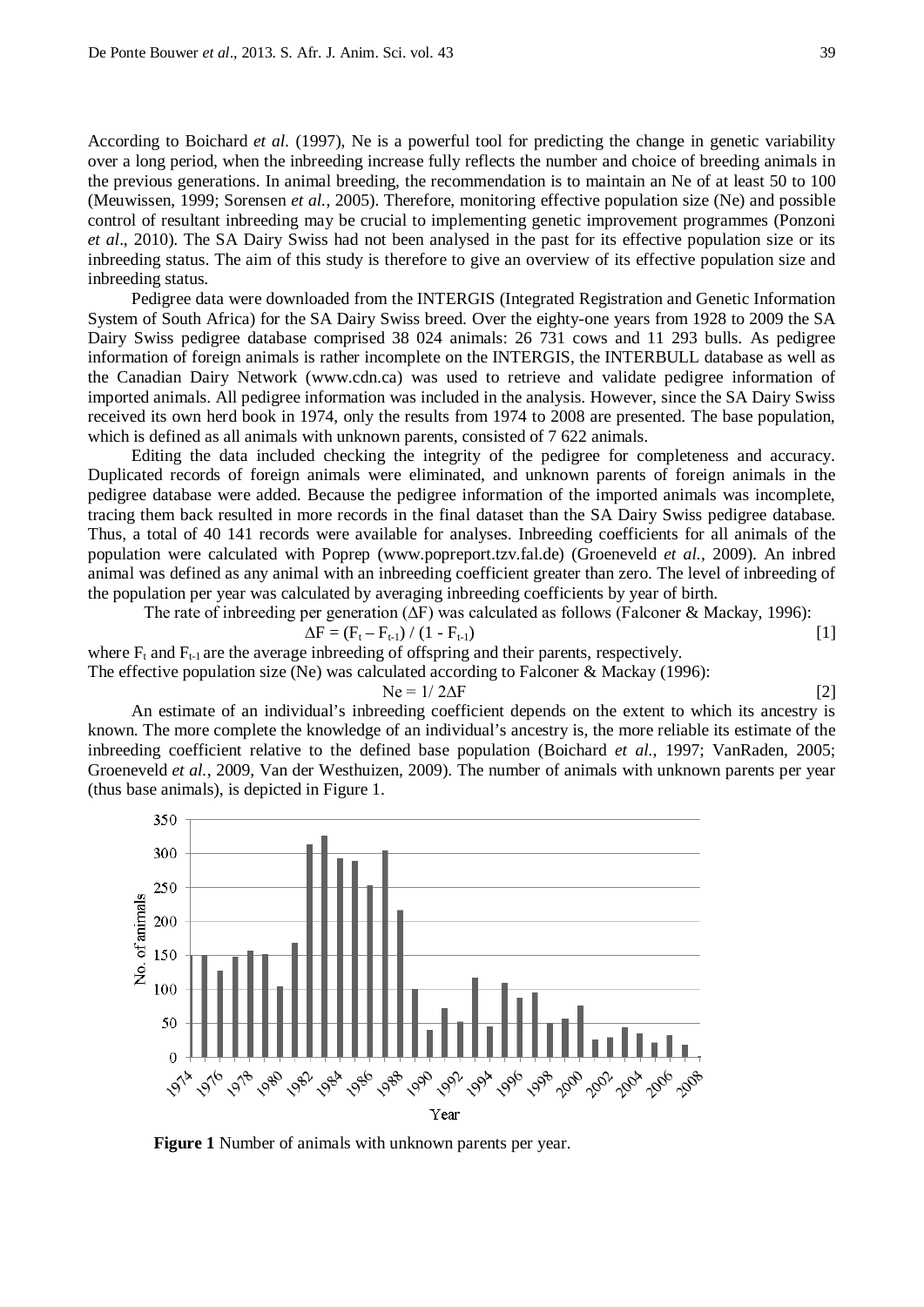In terms of animals born since 1974, the number of generations of complete pedigree information for the SA Dairy Swiss breed, ranged from one to six. This compares favourably with the study by Weigel (2001), in which a depth of six generations of pedigree completeness was reported. Since the number of animals was increasing, the expansion in pedigree completeness up to 1994 was a good indication of breeder participation and competent record keeping.

In 1994 the pedigree for generation 1 was 94.1% complete, while that of generation 3 was 85.3% complete, and generation 6 was 63.6% complete (Figure 2) (a generation interval equals five years). The greater percentage of pedigree completeness for generation 1 is as expected, since it is easier to trace the pedigree information back to one, two and sometimes even three generations. However, tracing a pedigree for more generations is harder, as information may have been misplaced or not recorded.

The reduced percentage of pedigree completeness from 1994 to 2004 could be the result of administrative obligations and costs associated with recording pedigrees and performance testing, because milk recording was no longer fully subsidized by the government (Liebenberg, 2010).



1974 1976 1978 1980 1982 1984 1986 1988 1990 1992 1994 1996 1998 2000 2002 2004 2006 2008

Year of Birth

**Figure 2** The average percentage of pedigree completeness for a pedigree depth of 1 to 6 generations by year of birth, between 1974 and 2008 for the SA Dairy Swiss Breed.

The rate of inbreeding of 0.08% per year (Figure 3) and 0.38% per generation for the SA Dairy Swiss Breed is well within the limits of acceptability of up to 0.5% per year and between 1% and 1.5% per generation (Van der Westhuizen & Mostert, 1998; Weigel, 2001). As reported by Nicholas (1989), rates of inbreeding of this magnitude would lead to a coefficient of variation of selection response of less than 10% over a 10-year period. However, when compared with previously published results of other South African breeds, the rate of inbreeding per year in the SA Dairy Swiss breed is greatest, followed by Jerseys (0.07%), Holsteins (0.06%), Ayrshires and Guernseys (0.05%) (Maiwashe *et al.*, 2006). These estimates, however, may not be directly comparable with the current results, as different depths of pedigree and pedigree completeness levels might influence results.

In Figure 4, the total number of animals in the SA Dairy Swiss population is indicated, as well as the total number and percentage of inbred animals since 1975. Since 1975, 33.8% of animals born in South Africa have been inbred. As the total number of animals increased, so did the number of inbred animals. After 1994, the total number of animals and the number of inbred animals decreased, while the percentage of inbred animals in the population increased. The lowest percentage of inbred animals was 5.2% in 1975. The percentage of inbred animals increased steadily until 2001 - 2002. In 2002, 51.4% of SA Dairy Swiss was inbred compared with 66% inbred animals in the Ayrshire breed (Mostert, 2003) and 63% in the Jersey breed (Mostert, 2011). After 2002, the percentage of inbred SA Dairy Swiss animals increased sharply in 2005 to 67.3% and then reached 90.2% in 2008 (with no animals having an inbreeding coefficient >6.25%). This is much greater than the 71% of inbred animals born in the Jersey population in 2009. This indicates that since the SA Dairy Swiss breed is small, breeders have a limited selection of animals to mate, compared with the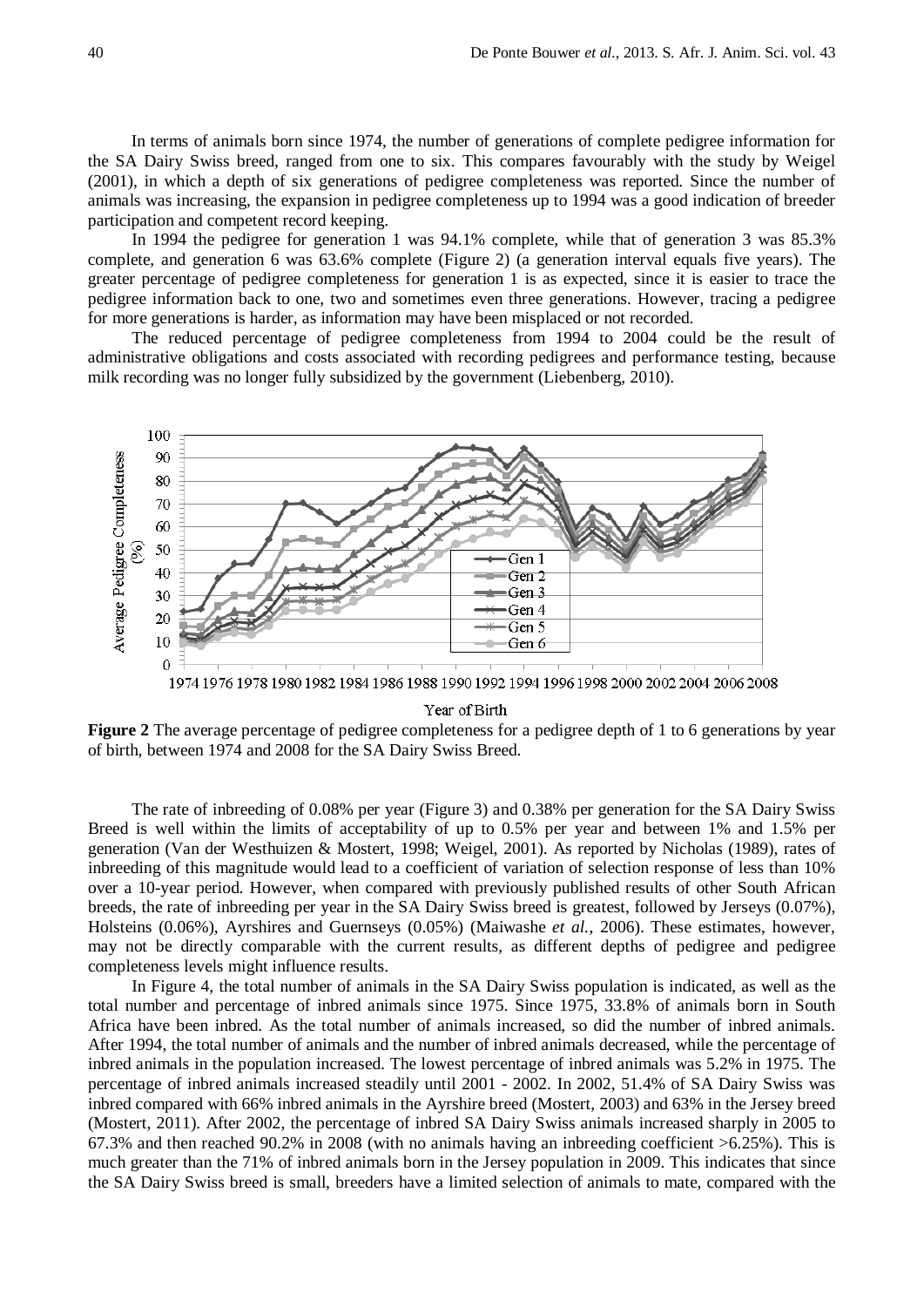other dairy breeds. Breeders are probably mating related animals with no knowledge of the consequences or structured plan to restrict the rate of inbreeding.



**Figure 3** Rate of inbreeding of the SA Dairy Swiss breed.



**Figure 4** Total number of animals, as well as the total number of inbred and percentage of inbred animals of the SA Dairy Swiss breed since 1975.

The distribution of inbreeding coefficients and the number of animals that fall into each category of inbreeding coefficients in the SA Dairy Swiss population are summarised in Figure 5. The distribution ranged between 22.4% of the population for  $0 < F < 5\%$  to 0.17% for F $> 30\%$ , with 66.3% of the population having inbreeding coefficients of 0. The animals that have not been inbred include those with unknown parents, as it is assumed that unknown parents are unrelated. As a rule of thumb, breeders are advised to avoid matings that result in inbreeding coefficients of offspring greater than 6.25% (Van der Westhuizen & Mostert, 1998). The highest inbreeding coefficient for an AI bull used in South Africa in the Brown Swiss breed is Avon View Ideal from the USA, with  $F = 25\%$ . The highest inbreeding coefficient for an individual animal in the SA Dairy Swiss breed is a cow with an inbreeding coefficient of 39.2%, born in 2007.

When Ne is calculated, using the difference between the average inbreeding of offspring born per year and the average inbreeding of their parents (Falconer & Mackay, 1996), the SA Dairy Swiss breed had an Ne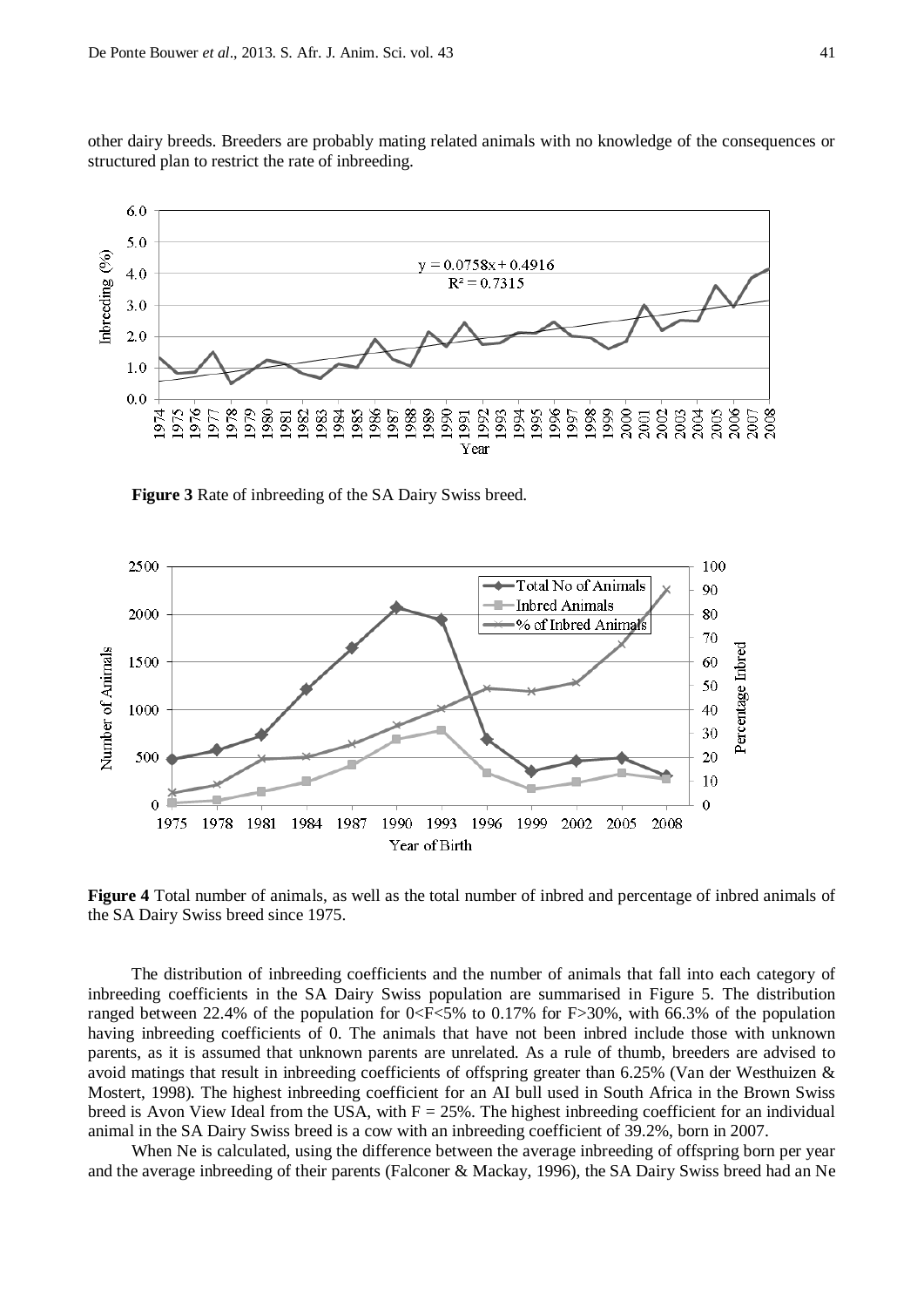$= 56$  in 2001 in comparison with the estimates of Ne found by Weigel (2001) of 61 for the Brown Swiss and 161, 65, 39 and 30 for the Ayrshire, Guernsey, Holstein and Jersey breeds, respectively. The estimates of effective population sizes reported by Maiwashe *et al.* (2006) were 148, 165, 137, and 108 for the SA Ayrshire, Guernsey, Holstein and Jersey breeds, respectively.

The SA Dairy Swiss breed had a low effective population size of 46 and 45, based on offspring born in 2006 and 2007, respectively. However, the breed's Ne improved for offspring born in 2008, increasing up to 89. If Ne is based on the change of inbreeding per generation since 1974 ( $\Delta F = 0.38\%$ ) (Figure 3), Ne = 132, which is comparable with the Ne of other dairy populations reported by Maiwashe *et al*. (2006).



**Figure 5** The distribution of inbreeding by level for individuals born from 1974 to 2008.

The larger dairy breeds (Holstein and Jersey) have lower effective population sizes in comparison with the smaller breeds (Ayrshire and Guernsey) (Maiwashe *et al*., 2006). According to Weigel (2001) and Cleveland *et al.* (2005), the lower Ne of major dairy breeds is the result of elite sires being used extensively across countries through artificial insemination (AI). An Ne of fewer than 100 animals indicates a potential limitation in genetic diversity. This, together with the fact that the total population and herd size of the SA Dairy Swiss breed are small, implies that within-breed genetic diversity could be adversely affected and random gene frequency changes that are cumulative over generations should be expected (Maiwashe & Blackburn, 2004).

Mating decisions will play an important short-term role in curbing the levels of inbreeding in the SA Dairy Swiss population. Breeders should note the importance of decreasing rates of co-ancestry, possibly by limiting the use of popular sires, as has been done in the Canadian Holstein population (Stachowicz *et al*., 2011). A minimum co-ancestry mating system, combined with the avoidance of sib-matings, should result in acceptable levels of inbreeding. Koenig & Simianer (2006) proposed that a combination of the optimum genetic contribution theory and specific mating plans is a viable option to control relationships and inbreeding. Furthermore, it is the responsibility of all breeders to participate in pedigree recording in order to limit the levels of inbreeding and ensure that a sustainable amount of genetic variability remains in the population. To preserve the genetic composition of dairy cattle for the future, a reserve of cryopreserved germplasm could be developed that could be used to regenerate the breed, should the need arise. Molecular genetic tools could also be used to assess genetic diversity from time to time (Maiwashe & Blackburn, 2004).

Although the rate of inbreeding in the SA Dairy Swiss population is acceptable, the percentage of animals being inbred is a major cause for concern, with 90% of the animals born in 2008 being inbred. One way to manage inbreeding will be through using mate-allocation programmes that constrain the level of inbreeding of future progeny. Estimates of effective population sizes indicate that genetic variability in South African dairy breeds is still greater than that of their counterparts in the US. While the rate of inbreeding and effective population sizes have not reached critical levels, the existence of highly inbred individuals in this